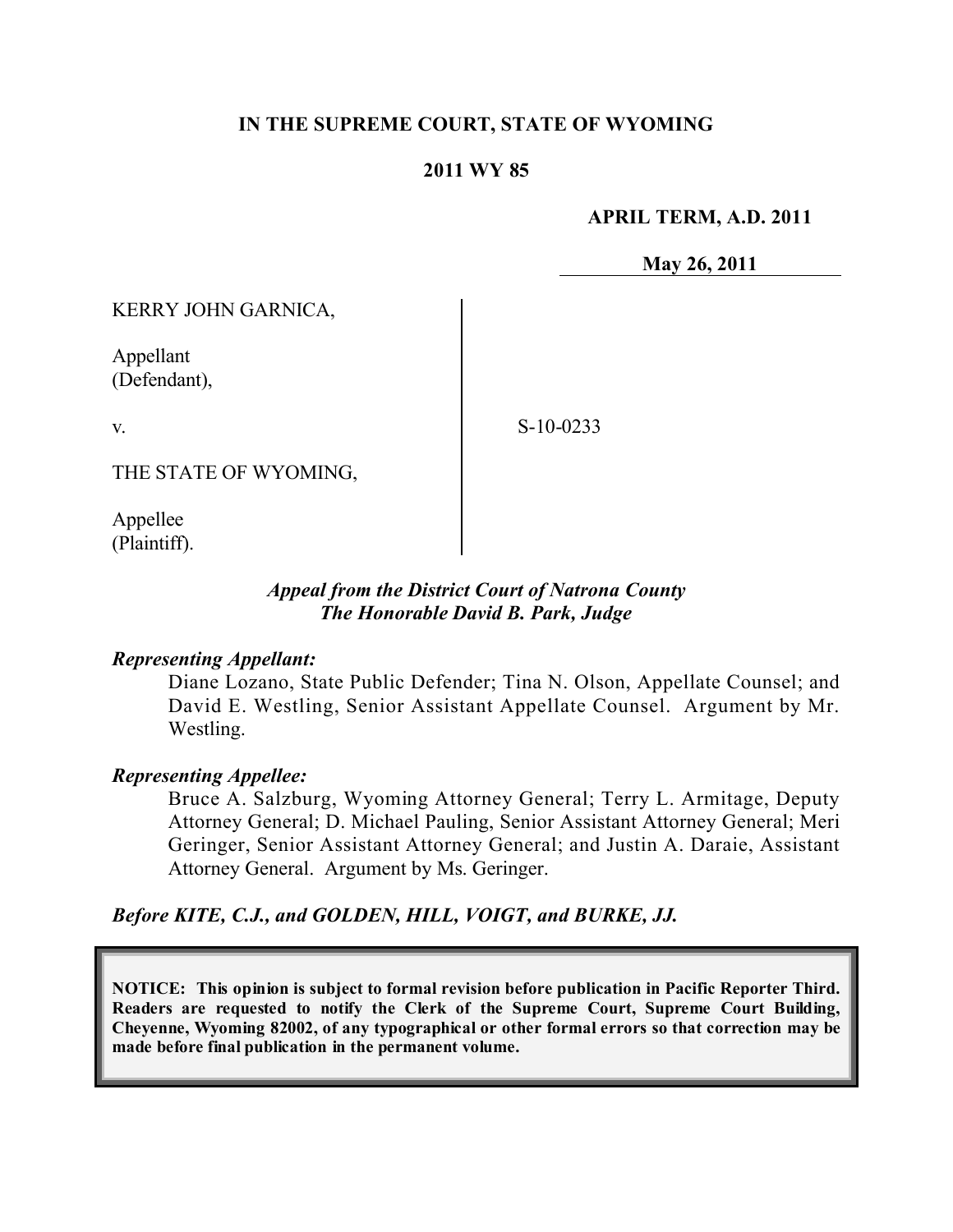**HILL,** Justice.

[¶1] After two episodes of domestic violence against his ex-wife, Kerry Garnica was charged with two counts of unlawfully touching a household member for a third or subsequent time in the past ten years, in violation of Wyo. Stat. Ann. § 6-2-501 (b) and (f)(ii) (LexisNexis 2007). After a jury trial, the jury found Garnica guilty of both counts. Before sentencing, however, the court allowed the State to amend its Information by correcting the statutory citation. The court sentenced Garnica under the enhanced sentencing provisions.

[¶2] We affirm Garnica's conviction, but reverse his sentence and remand for resentencing.

# **ISSUES**

[¶3] Garnica raises two issues before this Court:

1. The trial court committed reversible error by allowing amendment of the Information after the jury had entered into deliberations, withdrawing a jury instruction from the jury and replacing it with a new instruction, despite the objection of [Garnica].

2. The trial court imposed an illegal sentence and thereby committed reversible error.

# **FACTS**

[¶4] Because the domestic violence episodes that precipitated this case are not entirely germane to the appeal, we will only briefly detail the two episodes. On February 14, 2009, Garnica and his then wife began to argue in their home. The argument escalated, and Garnica began to hit his wife in the head. In turn, she struck Garnica with a television remote. He then spat on her numerous times. Several months later, on July 16, 2009, an argument erupted in the parking lot of the Casper Walgreen's store. Garnica followed his wife to the store, and they began arguing at the store's entrance. Garnica pushed and slapped his wife before he drove away.

[¶5] We turn to the procedural side of this case, with which Garnica takes issue on appeal. On July 28, 2009, Garnica was charged by Information in Natrona County Circuit Court with two counts of unlawfully touching a household member for a third or subsequent time in the past ten years, in violation of the battery statute. Wyo. Stat. Ann. § 6-2-501(b) and (f)(ii) (LexisNexis 2007). That same day, the court issued a warrant for Garnica's arrest. Garnica was apprehended on October 27, 2009, whereafter he waived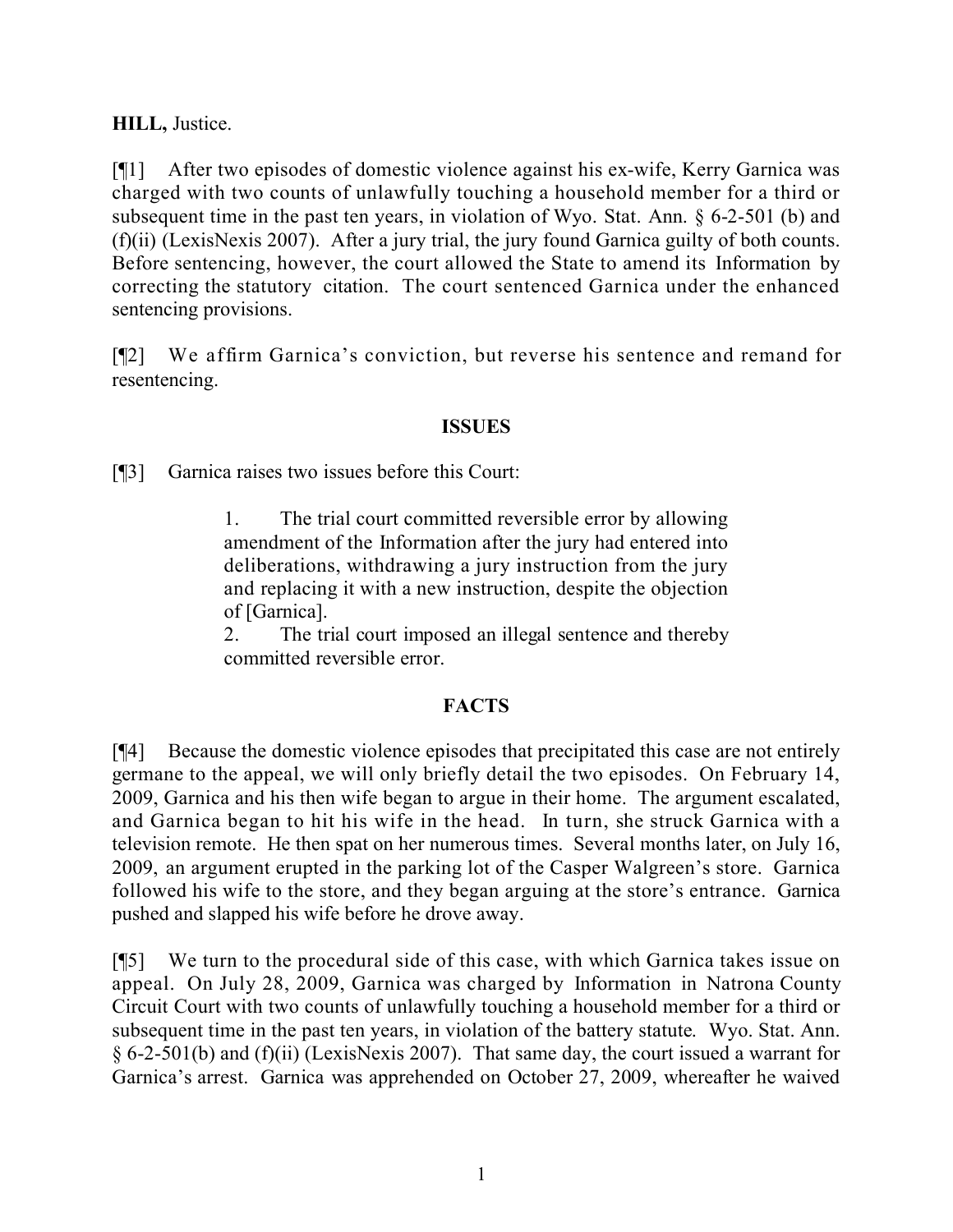his preliminary hearing and was bound over to district court. On February 5, 2010, Garnica pleaded not guilty to both counts.

[¶6] Garnica was tried by jury on April 12-14, 2010. After the case was submitted to the jury for deliberation, the jury posed a question to the district court: "Is spitting considered unlawful touch under the contents of Wyoming Statutes …?" The court's answer to this question is irrelevant on appeal but, while considering that question, the court noticed that the State's Information was inaccurate.

[¶7] Specifically, the court noticed that the Information's second count charged Garnica with unlawful touching pursuant to Wyo. Stat. Ann. § 6-2-501(b) (LexisNexis 2007) and used language from that subsection as it existed prior to the July 1, 2009, statutory amendments. However, the second incident of abuse to which that count related occurred 15 days *after* the amendment to the battery statute became effective. The revised subsection (b) no longer included the unlawful touching language, as a means of committing a battery. That language now exists under subsection (g). See Wyo. Stat. Ann. § 6-2-501(b) and (g)(i) (LexisNexis 2009); 2009 Wyo. Sess. Laws, 379-380, 583. Thus, the State should have cited to  $\S 6$ -2-501(g)(i) for the second count of unlawful touching.

[¶8] The jury was released due to the quandary facing the court, and the next morning the court heard argument on the matter before the jury reconvened. After the arguments were presented, the court allowed the State to amend its Information by changing the subsection lettering. Additionally, Jury Instruction 8a replaced Instruction 8. The new instruction cited the appropriate statutory subsection, and the court noted the new instruction in open court before the jury.

[¶9] The jury resumed deliberations and found Garnica guilty of twice unlawfully touching his wife, a household member, in a rude, insolent, or angry manner. These were Garnica's third and fourth domestic violence convictions in the last ten years, with the first two occurring in 2003 and 2004. Accordingly, the two counts relating to this case were enhanced to felonies pursuant to  $\S$  6-2-501(f)(ii), and on June 22, 2010, the court sentenced Garnica to consecutive 2 to 5-year terms of imprisonment. This appeal followed.

# **DISCUSSION**

[¶10] Garnica argues on appeal that the district court abused its discretion by permitting the State to amend its Information after the case was submitted to the jury, thereby leaving him no opportunity to defend against a new crime. Specifically, Garnica argues that the late amendment prejudiced his case by affecting the way he prepared for trial and his decision to testify, and by requiring a change in the instructions which placed undue emphasis on Instruction 8a.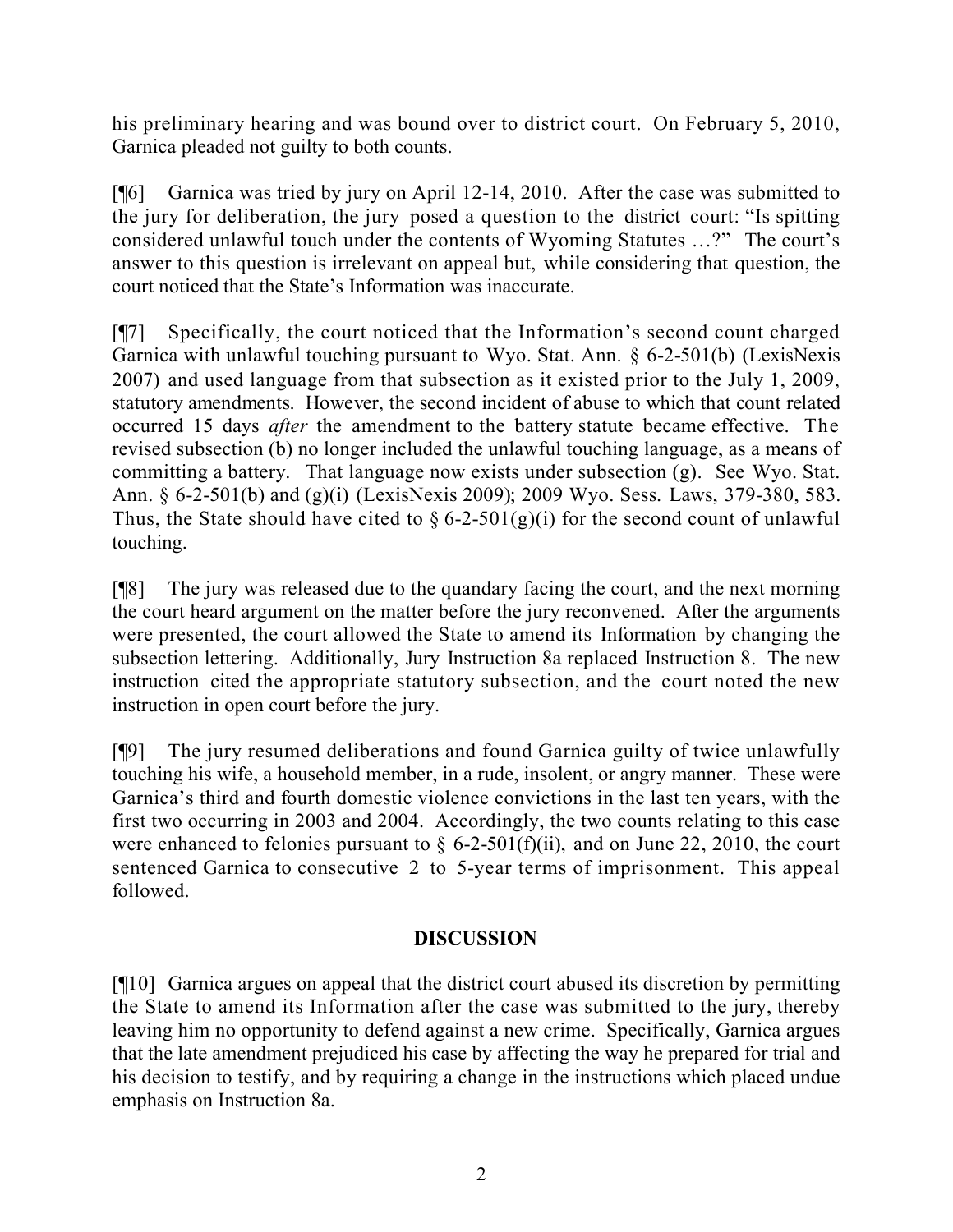[¶11] The State counters that Garnica's argument must fail on appeal because the revised Information merely changed the lettering currently designating the subsection associated with the second of Garnica's two charged offenses. According to the State, the elements of the crime were not altered. Also, the State contends that Garnica was continually aware of the charges against him, and his trial strategy remained entirely applicable to the original Information. Ultimately, Garnica was not prejudiced by the court's ruling, according to the State.

[¶12] W.R.Cr.P. 3(e) "vests the district court with wide discretion in granting or denying a motion to amend an information." *Temen v. State,* 2009 WY 25, ¶ 11, 201 P.3d 1139, 1142 (Wyo. 2009).

> [W]e review the trial court's decision by applying our abuse of discretion standard. In deciding whether or not the trial court abused its discretion, this court must "determine whether the trial court could reasonably conclude as it did and whether any facet of its ruling was arbitrary or capricious."

*Wilkening v. State,* 2005 WY 127, ¶ 23, 120 P.3d 680, 687 (Wyo. 2005) (quoting *Burton v. State,* 2002 WY 71, ¶ 44, 46 P.3d 309, 320 (Wyo. 2002)).

[¶13] The original Information in this case reads as follows:

That [Garnica] late of the County aforesaid, on or about the  $16^{\text{th}}$  day of July, 2009, ... did **unlawfully touch another in a rude, insolent or angry manner**, and upon conviction [Garnica] will be convicted of a third or subsequent offense against any other household member … within the previous ten (10) years, in violation of W.S. 1977, as amended,  $§6-2-501(b)$  and  $(f)(iii)$ . [Emphasis added.]

Prior to July 1, 2009, the emphasized language would have been found in subsection (b) of § 6-2-501: "A person is guilty of battery if he unlawfully touches another in a rude, insolent or angry manner or intentionally, knowingly or recklessly causes bodily injury to another." Wyo. Stat. Ann. § 6-2-501(b) (LexisNexis 2007).

[¶14] The second incident of abuse occurred 15 days after the battery statute had been amended. The 2009 amendments newly designated the unlawful touching theory of battery to be an "unlawful contact," and relocated that theory to the newly created subsection (g) under the same statute. See  $\S 6$ -2-501(b) and (g)(i). Thus, the State also should have cited to  $\S 6$ -2-501(g)(i) for the second count of unlawful touching, which states: "A person is guilty of unlawful contact if he: (i) Touches another person in a rude,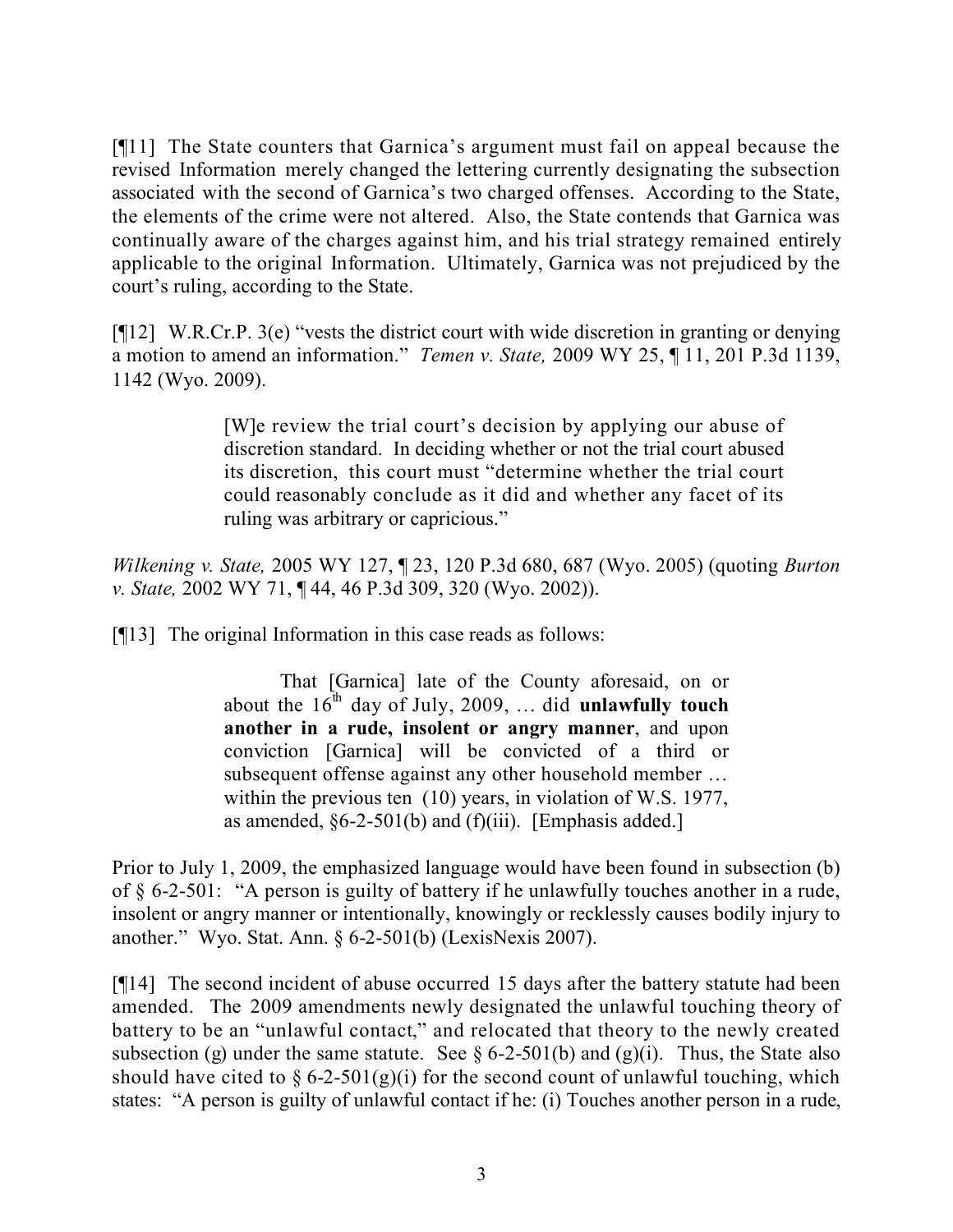insolent or angry manner without intentionally using sufficient physical force to cause bodily injury to another[.]"

[¶15] The Wyoming Rules of Criminal Procedure dictate the extent to which the State may amend an information after the jury has retired for deliberation:

> (e) *Amendment of Information or citation***.** … The court may permit an information or citation to be amended;

> > …. (2) Whether or not the defendant consents:

…. (B) At any time before verdict or finding if no additional or different offense is charged and if substantial rights of the defendant are not prejudiced.

W. R.Cr.P. 3(e)(2)(B).

[¶16] During trial, Garnica objected to the State's motion to amend the Information. In accordance with the Wyoming Rules of Criminal Procedure, and as the State points out, the reasonableness of the granted motion depends upon two factors: (1) whether the amendment resulted in the charging of an additional or different offense, and (2) whether permitting the amendment prejudiced Garnica's substantial rights. See W.R.Cr.P. 3(e).

[¶17] In taking a look at these two factors, we cannot say that the trial court committed reversible error. First, technical alterations to an information do not necessarily have the effect of charging a different crime for purposes of W.R.Cr.P. 3(e), and as we have said before, common sense must prevail over technicalities when evaluating an information and amendments thereto. *Spagner v. State,* 2009 WY 12, ¶ 23, 200 P.3d 793, 802 (Wyo. 2009).

> A failure to cite the statute or an incorrect citation of the statute which the defendant is alleged to have violated is not fatal nor does it require a reversal of the case, but bears only upon the question whether the defendant was confused to the point that he did not know the crime with which he was charged and was prejudiced in his defense.

*Capwell v. State,* 686 P.2d 1148, 1154 (Wyo. 1984). Accordingly, it does not constitute "playing the judicial equivalent of 'gotcha' " and will not warrant reversal when the State seeks to correct a truly harmless charging error. *Spagner,* ¶ 23, 200 P.3d at 802.

[¶18] Here, the State did not charge Garnica with a different crime by amending the Information – the State was simply correcting a mechanical error. It is our conclusion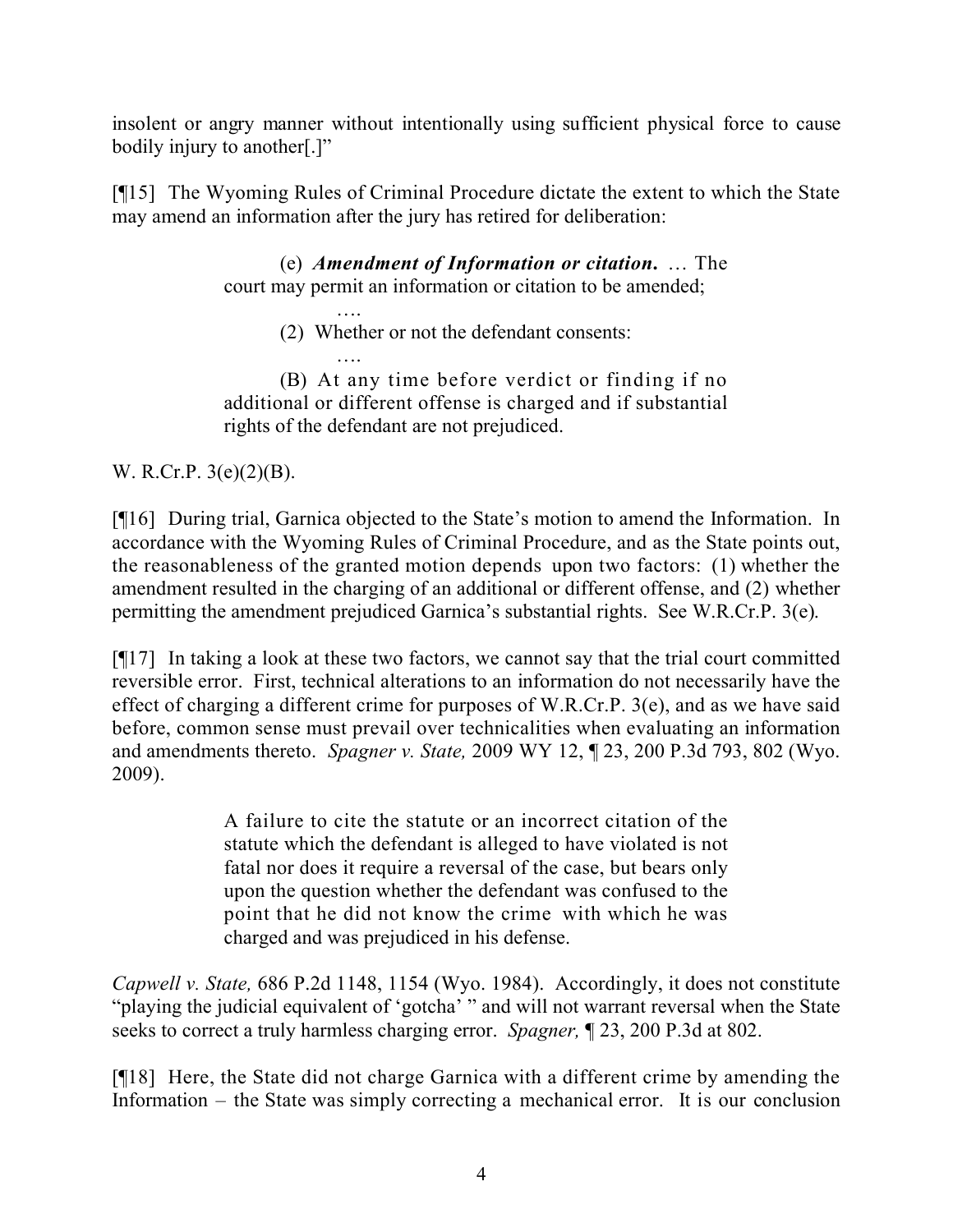that, because of the 15-day lapse from the time the statute was amended to the second of Garnica's domestic violence offenses, the State's citations to subsection (b) instead of subsection (g) was a mere oversight. Furthermore, Garnica made no claim at trial that due to the State's original reference to subsection (b) in Count II, he believed the State was charging him with "intentionally, knowingly, or recklessly cause(ing) bodily injury to another person by use of physical force." Wyo. Stat. Ann. § 6-2-501(b). In fact, the record reflects the contrary because the language in the original Information clearly alleged a crime based on rude, insolent, or angry touching. Also, the parties stipulated to jury instructions outlining elements based on the "rude, insolent, or angry" terminology. The State's amendment did not alter the substantive language of the Information, and it did not change the elements of the crime. Thus, common sense dictates that the State merely corrected a clerical error, and as a result, Garnica was not prejudiced by the Amended Information because in it, he was not charged with a new crime. See *Tyner v. State,* 2011 WY 60, P.3d (Wyo. 2011).

[¶19] As a final matter before leaving this issue, Garnica points out that the district court's written judgment and sentence does not actually reflect the Amended Information and Jury Instruction 8a. The Judgment and Sentence refers to Count II as charging a violation of § 6-2-501(b) instead of  $(g)(i)$  – obviously, a clerical error by the court. We remand to the district court to correct that error.

[¶20] In his second and last issue, Garnica argues that the district court imposed an illegal sentence and thereby committed reversible error. More precisely, Garnica argues that the Wyoming legislature clearly intended a difference between battery and unlawful contact, and while unlawful contact may be used to enhance the penalty for a battery, it cannot be enhanced to a felony.

[¶21] Our rules about statutory interpretation are very clear:

The interpretation of statutes is a question of law to be reviewed *de novo. French v. Amax Coal West*, 960 P.2d 1023, 1027 (Wyo. 1998). "The fundamental rule we invoke in the interpretation of a statute is that we must ascertain, if possible, what the legislature intended by the language it used." *McCreary v. Weast*, 971 P.2d 974, 979 (Wyo. 1999).

Our review of statutory interpretation begins with an inquiry into the ordinary and obvious meaning of the words employed by the legislature according to the manner in which those words are arranged. *Id.; Sheridan Commercial Park, Inc. v. Briggs*, 848 P.2d 811, 815 (Wyo.1993). If more than one reasonable interpretation exists, we resort to general principles of statutory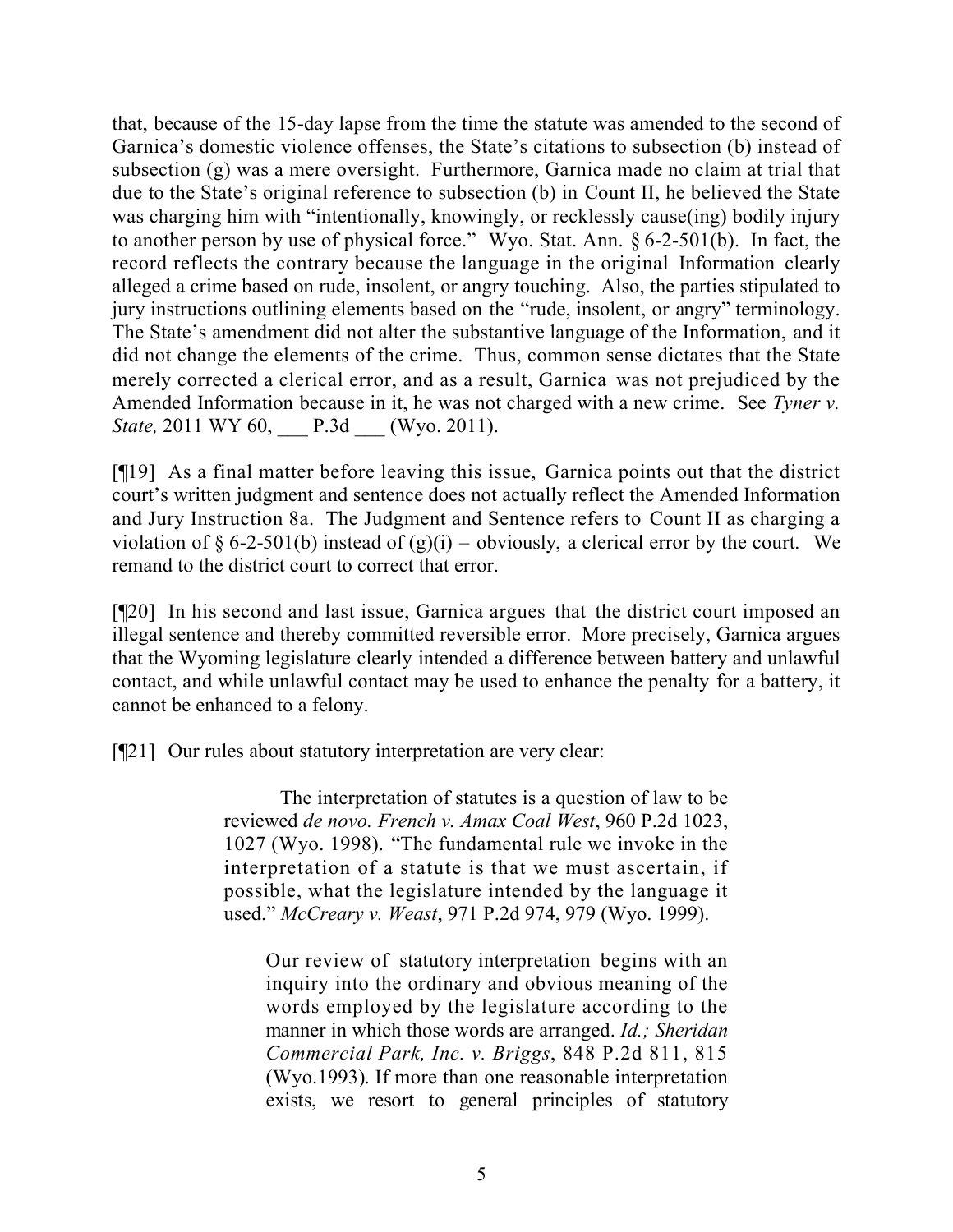construction. *Moncrief v. Wyoming State Bd. of Equalization*, 856 P.2d 440, 444 (Wyo.1993) (*quoting Parker Land and Cattle Co. v. Wyoming Game and Fish Com'n*, 845 P.2d 1040, 1044 (Wyo.1993)). When the legislature has spoken in unambiguous terms, however, "we are bound to the results so expressed." *State ex rel. Wyoming Workers' Compensation Div. v. Bergeron*, 948 P.2d 1367, 1369 (Wyo.1997).

*Platte Development Co. v. Wyoming Environmental Quality Council*, 966 P.2d 972, 974 (Wyo. 1998). We construe the statute as a whole, giving effect to every word, clause, and sentence, and we construe together all parts of the statute in *pari materia. Matter of Lyles*, 957 P.2d 843, 846 (Wyo. 1998).

*Vineyard v. Jenkins*, 983 P.2d 1234, 1235 (Wyo. 1999).

[¶22] An offense committed under § 6-2-501 provides for the enhancement of penalties up to a felony, if a household member commits multiple batteries. The section reads as follows, in pertinent part:

> (f) A household member as defined by W.S. 35-21- 102 who commits a second or subsequent battery against any other household member shall be punished as follows:

> > (i) A person convicted upon a plea of guilty or no contest or found guilty of a second offense under this subsection against any other household member, after having been convicted upon a plea of guilty or no contest or found guilty of a violation of W.S. 6-2- 501**(**a), (b), (e) through (g), 6-2-502, 6-2-503, 6-2-504 or other substantially similar law of this or any other state, tribe or territory against any other household member within the previous five (5) years is guilty of a misdemeanor punishable by imprisonment for not more than one (1) year, a fine of not more than one thousand dollars (\$1,000.00), or both. Notwithstanding any other provision of law, the term of probation imposed by a court under this paragraph may exceed the maximum term of imprisonment established for this offense under this paragraph provided the term of probation, together with any extension thereof, shall in no case exceed two (2) years;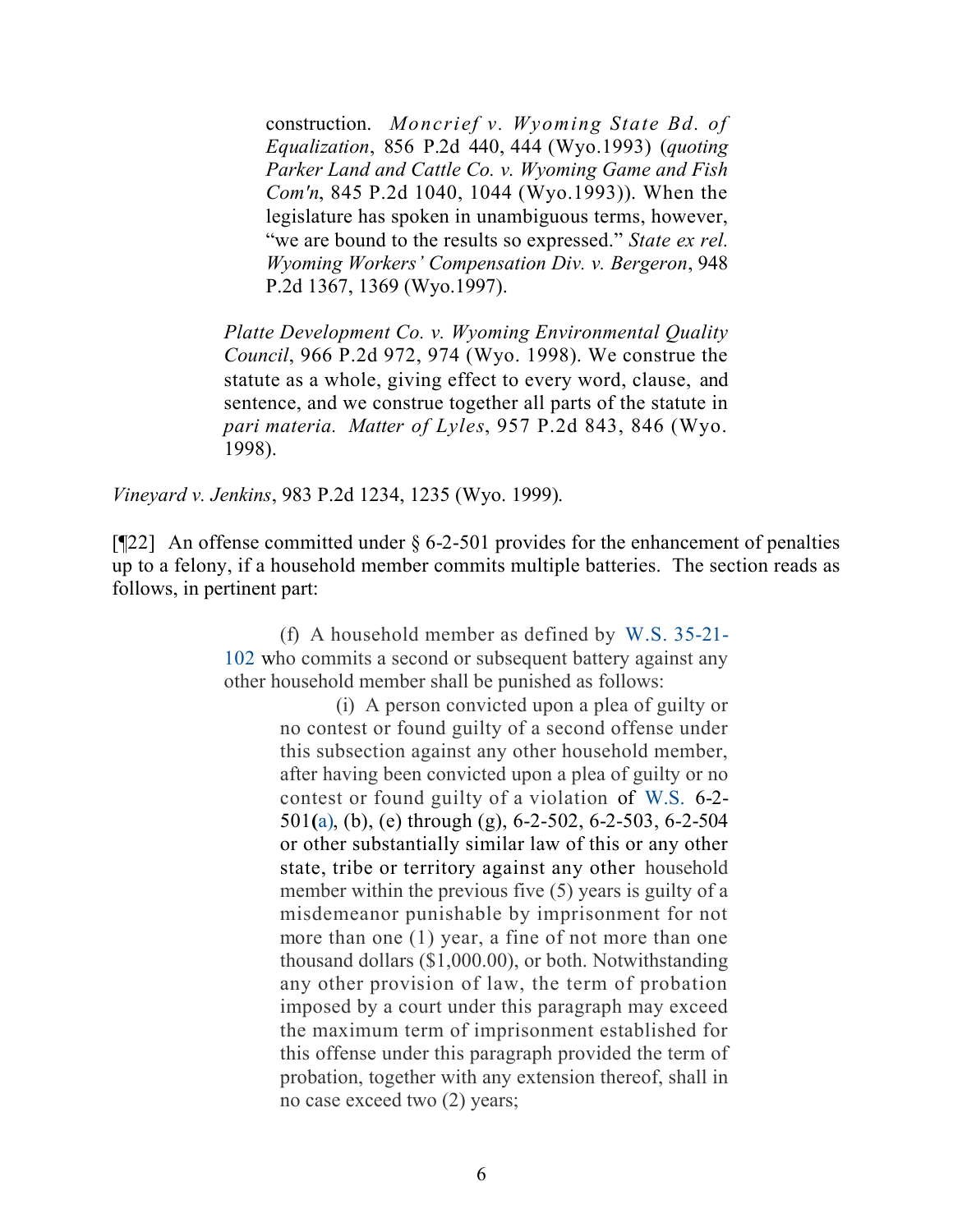(ii) A person convicted upon a plea of guilty or no contest or found guilty of a third or subsequent offense under this subsection against any other household member, after having been convicted upon a plea of guilty or no contest or found guilty of a violation of W.S. 6-2-501**(**a), (b), (e) through (g), 6-2- 502, 6-2-503, 6-2-504 or other substantially similar law of this or any other state, tribe or territory against any other household member within the previous ten (10) years is guilty of a felony punishable by imprisonment for not more than five (5) years, a fine of not more than two thousand dollars (\$2,000.00), or both.

Wyo. Stat. Ann.  $\S 6$ -2-501(f)(i) and (ii) (LexisNexis 2009).

[¶23] The State insists that upon close scrutiny of the statute, Garnica's arguments fall short. Specifically, the State argues that because the term "battery" is given no exclusive definition by the statute, the penalty enhancement can apply even outside of a person causing bodily injury to another by use of physical force. The State argues a generalized use of the term battery in the penalty enhancement provision of the statute is applicable to all of the conduct described in subsections (b) and (g) of the statute, and compares the enhancement options for battery to those of simple assault. However, this seems to be overreaching by the State.

[ $[$ 24] The plain language of the statute is clear. A conviction of  $\S 6$ -2-501(g) can be used to enhance a battery to a felony under operation of subsection (f)(ii) when it says, "A person convicted upon a plea of guilty or no contest or found guilty of a third or subsequent offense under this subsection against any other household member, after having been convicted upon a plea of guilty or no contest or found guilty of a violation of W.S. 6-2-501(a), (b), (e) through (g)[.]" However, we do not believe that equates battery to unlawful contact for the purposes of sentence enhancement. Both of those terms are used purposefully in the statute and each is categorically defined, apart from the other.

[¶25] The trial court mistakenly determined that there was an available enhancement under the statute with which Garnica was charged. Wyo. Stat. Ann.  $\S 6$ -2-501(g). In looking at the statute, the felony enhancement is actually contained in subsection (f)(ii). To qualify for a felony, a person must be found guilty of a third or subsequent offense under  $(f)(ii)$ . This subsection can only refer to subsection  $(f)$ . Subsection  $(f)$  clearly states that only a person who commits a second or subsequent "battery" is subject to the enhancements enumerated in subsections (i) and (ii), and it does not include a person convicted of "unlawful contact."